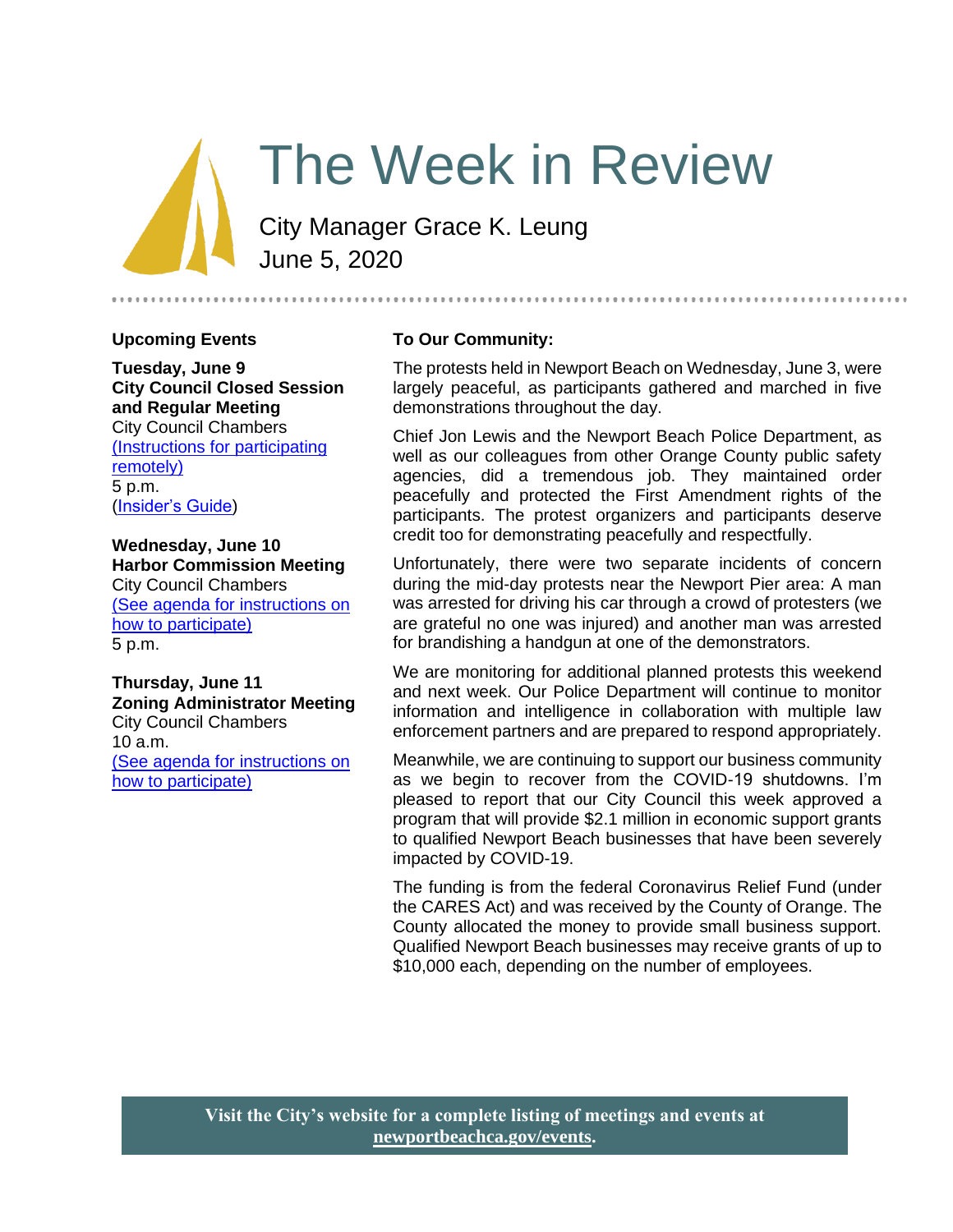The City will be distributing more information next week on the application process, and the types of businesses that may qualify for the grants.

Our Community Development staff is busy issuing permits to restaurants under the "Fast Track Back to Business" program. This allows restaurants and retail outlets to use private property, parking lots, sidewalks and public property for expanded operations. For more information on the program, and applications, visit [www.newportbeachca.gov/backtobusiness.](http://www.newportbeachca.gov/backtobusiness)

As a reminder: Street sweeping enforcement will resume June 15. We recognize that parking is a challenge is many neighborhoods. However, after two months, trash and debris has built up on many streets, presenting a potential water quality hazard. Street sweeping removes debris from the streets and keeps pollutants from entering the ocean and waterways.

## **COVID-19 News and Resources**

Please visit [newportbeachca.gov/covid19](https://www.newportbeachca.gov/how-do-i/find/disaster-preparedness-information/disease-outbreak/-fsiteid-1) for the latest City news and useful web resources, including information about the federal, state, and county resources available to help [small](https://www.newportbeachca.gov/government/departments/city-manager/economic-development/small-business-support)  [businesses](https://www.newportbeachca.gov/government/departments/city-manager/economic-development/small-business-support) and [workers](https://www.newportbeachca.gov/government/departments/city-manager/economic-development/support-for-employees) that have been financially impacted. We also have a [page of free](https://www.newportbeachca.gov/government/departments/city-manager/economic-development/small-business-support/business-employee-resources)  [resources](https://www.newportbeachca.gov/government/departments/city-manager/economic-development/small-business-support/business-employee-resources) available through the Newport Beach Public Library and local organizations like SCORE, including online learning and business databases. Visit the [Orange County Health Care](https://www.ochealthinfo.com/phs/about/epidasmt/epi/dip/prevention/novel_coronavirus)  [Agency's COVID-19](https://www.ochealthinfo.com/phs/about/epidasmt/epi/dip/prevention/novel_coronavirus) web page for countywide information, including the number of local cases. You can also follow the City on [Facebook,](https://www.facebook.com/pg/CityofNewportBeach) [Twitter](https://twitter.com/newportbeachgov) and [Instagram,](https://www.instagram.com/cityofnewportbeach/) and look for alerts from our City staff on [Nextdoor.](https://nextdoor.com/agency/city-of-newport-beach/?i=ltdytbjdbdkntfqttgcm)

## **COVID-19 Cases in Newport Beach**

The County of Orange posts reported COVID-19 cases by city at: [http://www.ochealthinfo.com/novelcoronavirus.](http://www.ochealthinfo.com/novelcoronavirus)

The number as of June 4, 2020 is 146 cases in Newport Beach out of 6,783 cases total in Orange County. The County has also begun listing the number of COVID-19 recoveries; the number is 2,890 as of June 4.

Fortunately, Newport Beach cases have flattened, with only slight day-to-day increases, over the past several weeks.

# **OC COVID-19 Screening and Testing Network**

The Orange County Heath Care Agency maintains a growing list of FDA-approved testing sites for County residents who are showing symptoms of COVID-19. If you are showing symptoms, please contact your healthcare provider for testing information first. If you do not have a healthcare provider, visit <https://occovid19.ochealthinfo.com/covid-19-testing-and-screening> for testing information. The SOS Health Center in Newport Beach is an approved community testing site. Call (949) 270-2100 for an appointment

Newport Beach works in partnership with the County of Orange and its testing, tracking and contact tracing program. This coordinated, centralized approach under County oversight is an effective way to monitor and control the spread of the coronavirus in our communities.

# **Homelessness Update**

Addressing homelessness continues to be a priority in the City's ongoing COVID-19 response, and we continue to work closely with our contractor, City Net, and regional partners throughout the county and state. Recently, people in Newport Beach experiencing homelessness have been placed in motels through Project Roomkey, a state initiative to provide shelter during COVID-19.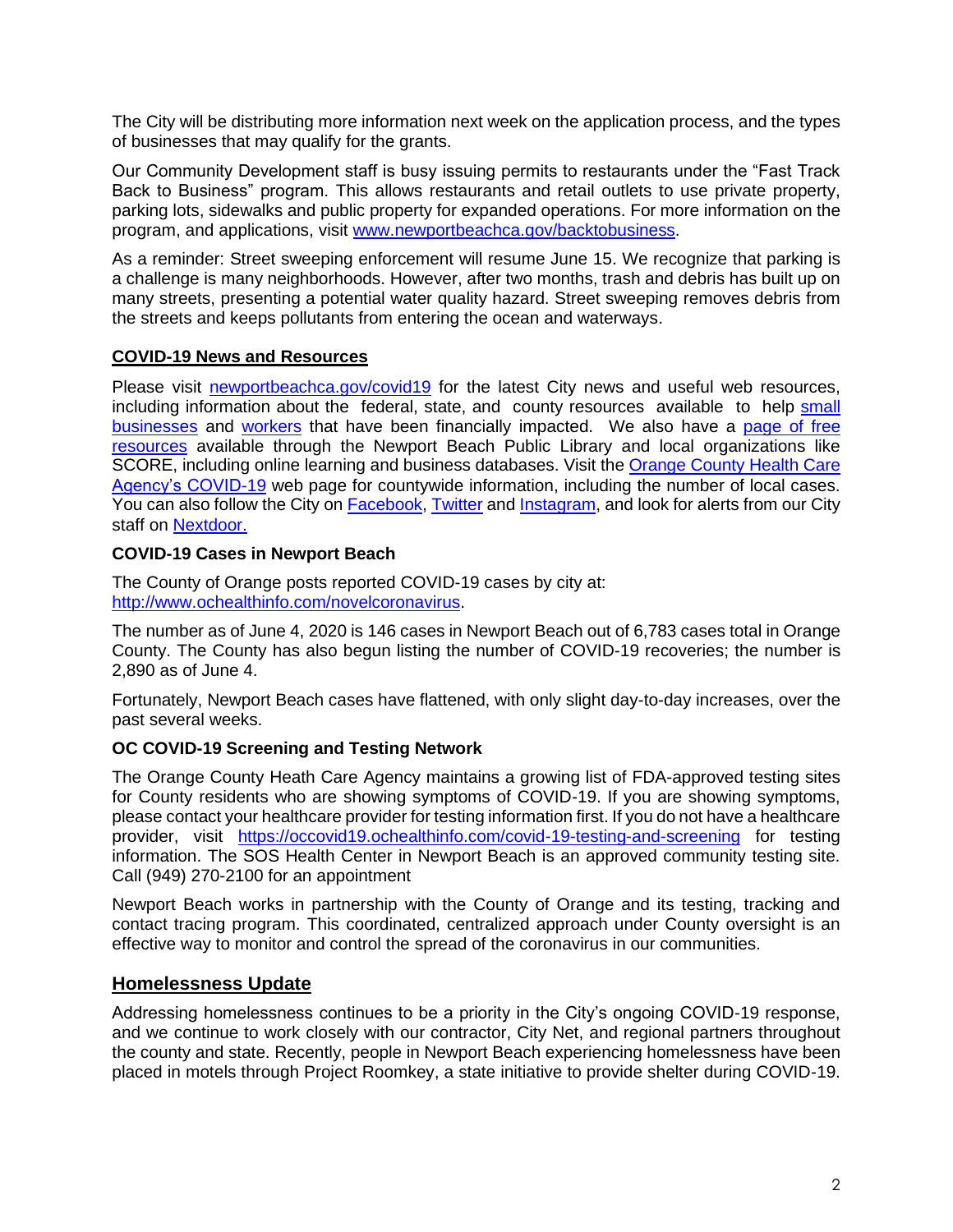Newport Beach staff and City Net staff are collaborating with the Illumination Foundation, a local nonprofit agency working with the state to implement Project Roomkey.

Success Stories:

- Sheltered an elderly woman, who had been staying by the Newport Transportation Center, in a long-term motel utilizing County funds and City Net's community collaborations. City Net is in contact with her to provide support and identify more permanent setting for care.
- Enrolled two individuals experiencing homelessness in Newport Beach into Project Roomkey.
- Referred a man at the Newport Transportation Center into a temporary shelter. He now has access to services and resources to obtain permanent housing.
- Encouraged a longtime client in the Newport Pier area to shelter with family in a healthier environment during the COVID-19 pandemic. City Net staff is in contact with the man to provide support and referrals for a more permanent solution.
- Provided hygiene kits, food packs, clothes and supportive services for clients.
- The County, via the Coordinated Entry System, housed four veterans.

The City Net hotline number is (714) 451-6198. Those who call the hotline may leave a detailed voicemail message for themselves or others in need and City Net staff will respond within 48 hours. For immediate assistance call the County's Crisis Prevention Hotline at (877) 7-CRISIS or (877) 727-4747. To enroll in Project Roomkey, call (714) 834-3000.

## **2020 Drinking Water Quality Report**

The Utilities Department has prepared the annual drinking water quality report covering the 2019 calendar year. This annual report has been recently mailed to all Newport Beach water customers and is also found on the City's website.

<https://www.newportbeachca.gov/government/departments/utilities/water-services/water-quality>

The City of Newport Beach Utilities Department staff vigilantly safeguards its water supply and as in years past, the water delivered to your home and business meets the quality standards required by federal and state regulatory agencies. Seventy five percent (75%) of the water comes from groundwater and the remaining 25% comes from the Northern California State Water Project and the Colorado River. For information about the report or water quality information in general, please contact the City Utilities Department at (949) 644-3011.

## **Insider's Guide for the Newport Beach City Council Meeting on June 9, 2020**

During these unprecedented times, public participation is critical for good governance and accountability. To that end, the City has implemented an Information Technology solution to ensure your voice is heard. Using a program called Zoom, the City will livestream the meeting through its website [\(http://www.newportbeachca.gov/nbtvlive\)](http://www.newportbeachca.gov/nbtvlive) and will broadcast the meeting on its cable television channel NBTV (Spectrum Channel 3 and Cox Channel 852). The Mayor and City Council members will be seen on screen as they participate in the meeting from the City Council Chambers or their homes. Members of the public can provide public comment by calling in to provide their comments for agenda items in real time. The telephone numbers are listed after agenda item titles on the Council agenda and will appear on viewers' screens at the appropriate times. Consistent with in-person Council meetings, callers will have three minutes to provide comments on an agenda item. If you wish to comment, you may also send your comments via email to [cityclerk@newportbeachca.gov](mailto:cityclerk@newportbeachca.gov) by Monday, June 8, at 5 p.m. For those unable to utilize these options, participation is available in-person from the Community Room (across from the City Council Chambers).